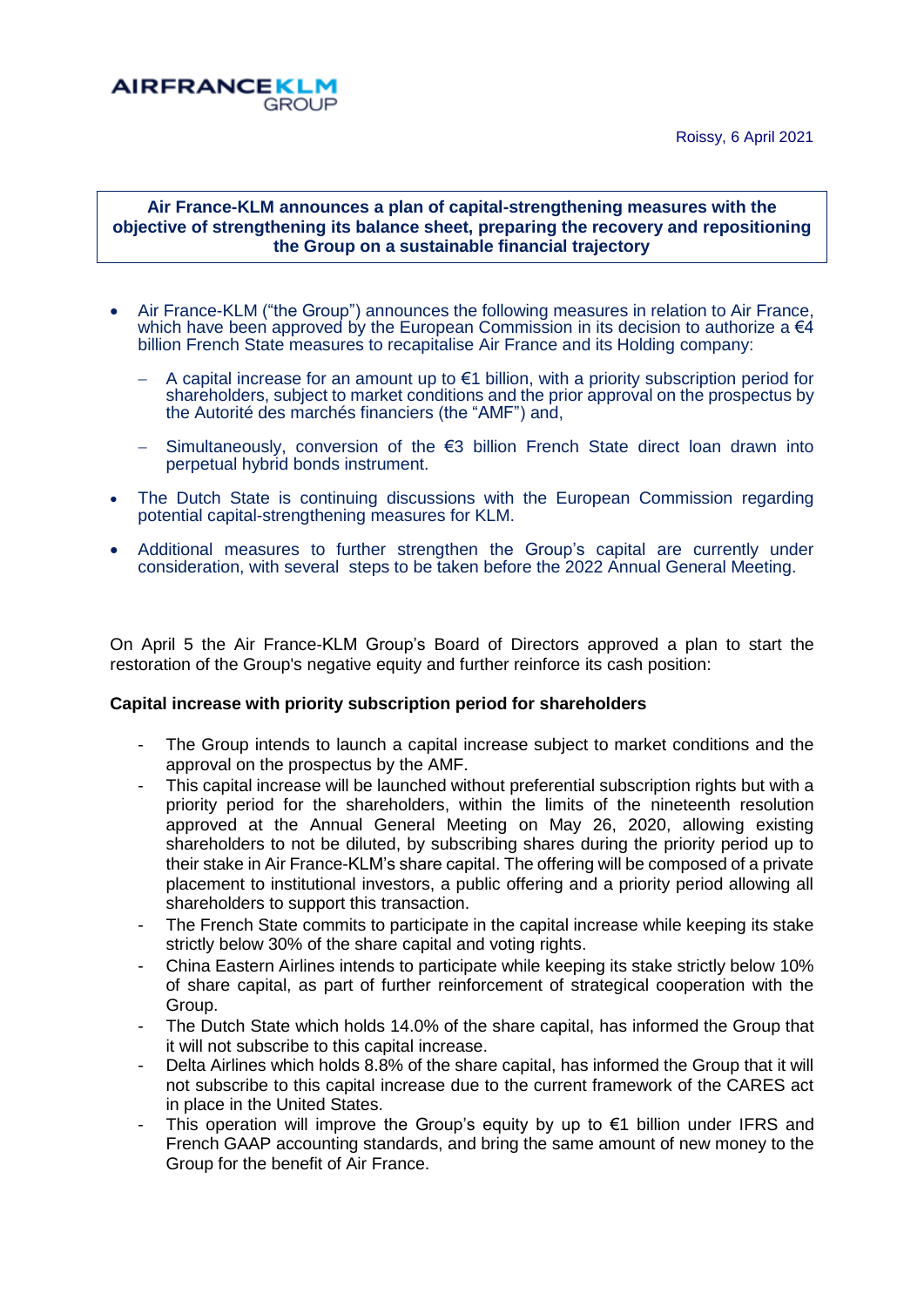# **Simultaneously, the fully drawn conversion of** €**3 billion French State loan into perpetual hybrid bonds instrument ("Super Subordinated Notes"):**

- The  $\epsilon$ 3 billion direct loan provided by the French State to Air France via Air France-KLM late in May 2020 will be converted into Super-Subordinated Notes of the same nominal amount to Air France via Air France-KLM, allowing the Group to restore part of its equity under IFRS accounting standards.
- This operation will improve the Group's equity by  $\epsilon$ 3 billion under IFRS accounting standards with no cash impact, while increasing the Group's flexibility in its mandatory debt redemption profile spread over time (with Non Call period ranging from 4 to 6 years).

The Dutch State approved this set of actions and indicated that it was continuing discussions with the European Commission on potential capital- strengthening measures for KLM.

Together with the expected recovery in EBITDA, this first step of capital-strengthening measures will progressively help the Group to reduce the Net Debt/EBITDA ratio below 3.0x by 2023.

Additional measures to further strengthen the balance sheet are currently under consideration with several steps to be taken before the 2022 Annual General Meeting, as the Group's net equity will remain negative after this first step.

These measures could include the issuances of appropriate amounts of new equity as well as proportionate quasi-equity instruments, subject to market conditions. The hybrid perpetual bond instruments fully subscribed by the French State and resulting from this first step recapitalization could be used to compensate in part, by way of netting, to future equity and or quasi-equity raisings by the Group.

The objective of such additional measures will be to further reinforce the Group's equity situation and reduce its Net Debt/EBITDA ratio circa 2.0x by 2023. In order to achieve this, specific delegations would be then required and submitted at the Group's next General Meeting, scheduled on May 26.

Additionally, the French state-backed loan (Pret Garantie d'Etat "PGE") of €4 billion has been extended with a final maturity date in 2023. The Dutch State-backed loan guaranteed loan of €2.4 billion has a maturity date in 2025. These elements enable smoothen the debt redemption profile of the group and the airlines a smooth extension of the debt maturity profile of the Group.

# **Commitments made in order to comply with the European Commission's "Temporary Framework for State aid measures to support the economy in the current Covid-19 outbreak" (TF).**

Air France-KLM will be subject to commitments made by the French government in order to comply with the European Commission's "Temporary Framework for State aid measures to support the economy in the current Covid-19 outbreak" (TF).

These commitments, specifically paragraphs 60-61 and 71-78 of the TF, include Air France's release of up to 18 take-off and landing rights (slots) at Paris-Orly airport to a competing carrier in order to create or develop an existing base at that airport, provided that the competing carrier obtaining Air France's slots bases its aircraft and crews at Paris-Orly airport, in compliance with national and EU labour laws. Other general commitments were made under the TF, including restrictions on acquisitions, share buy-backs dividend distributions and executive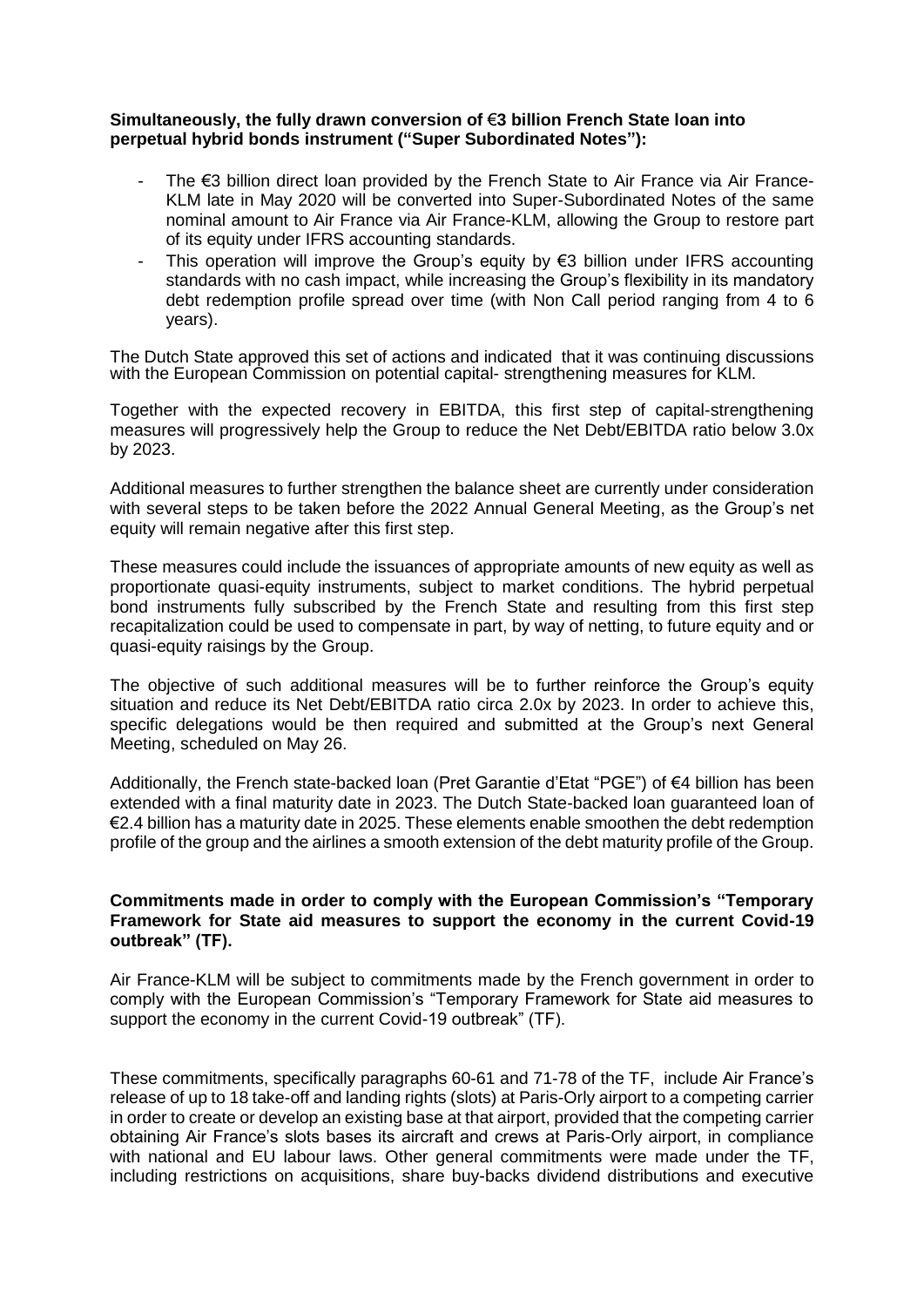management's remuneration. These commitments are applicable to the entire Group with the exception of KLM and its subsidiaries.

The Group has reiterated the economic, financial and environmental commitments made in the framework of the State loan and reflected in its transformation plan. The Group therefore maintains an ambitious environmental roadmap to accelerate the Group's sustainable transition, in line with the objectives of the National Low Carbon Strategy (Stratégie Nationale Bas Carbone "SNBC").

"Today's announcement demonstrates both the strong commitment of the French State and the renewed support of the Dutch State to help the Group weather this pandemic and this crisis," **said Anne-Marie Couderc, Chair of Air France-KLM Board of Directors.** "The commitment of our long-standing partner China Eastern Airlines to participate in the forthcoming capital increase also highlights a resolute confidence in the strengths and prospects of the Air France-KLM Group."

"These first recapitalization measures are an important milestone for our Group in this exceptionally challenging period," **said Air France-KLM Group CEO, Benjamin Smith. "**They will provide Air France-KLM with greater stability to move forward when recovery starts, as large-scale vaccination progresses around the world and borders reopen. Ensuring Air France-KLM maintains a sustainable financial trajectory is paramount to realizing our strategic plan, continuing the execution of our transformation plans at the Group and at our airlines. I would like to thank our employees for their engagement and their responsibility throughout this crisis. We will continue to work together to drive new efficiencies as we seek to lower unit costs and emerge stronger when the industry rebounds with the ambition to achieve European leadership".

# **Outlook for Q1**

As expected, the Air France - KLM Group continued to be negatively impacted by the COVID crisis during the first quarter of 2021, notably by the surge of a third wave of the pandemic in several European countries and by the continuation of air travel restrictions taken by a significant number of countries.

Based on the accounting results of January and February and on the reforecast made at the end of each month, the Group expects the operating result for the first quarter of 2021 to be around EUR -1.3 billion, and EBITDA to be around EUR -750 million, below Q4 2020 EBITDA as indicated at full year 2020 results presentation. It should be noted that in the first two months of 2021, operating result and EBITDA were significantly better than the Group's budgeted assumptions, and capital expenditure was also 10% below budget over that period, reflecting the effective control introduced by management on CAPEX, allowing the Group to have a solid 8.8 billion euros of liquidity and credit lines at disposal at 28 February 2021.

Over the coming months, and in particular at the beginning of the summer, the Group still expects a significant recovery in demand, assuming the positive effects of the accelerated vaccination campaigns in several countries could trigger less stringent restrictions on passenger travel across those countries.

## **Investor Relations Press**

**Olivier Gall Community Community Antoine Madre** 

+33 1 49 89 52 59 +33 1 49 89 52 60 +33 1 49 89 52 60 [olgall@airfranceklm.com](mailto:olgall@airfranceklm.com) [anmadre@airfranceklm.com](mailto:anmadre@airfranceklm.com)